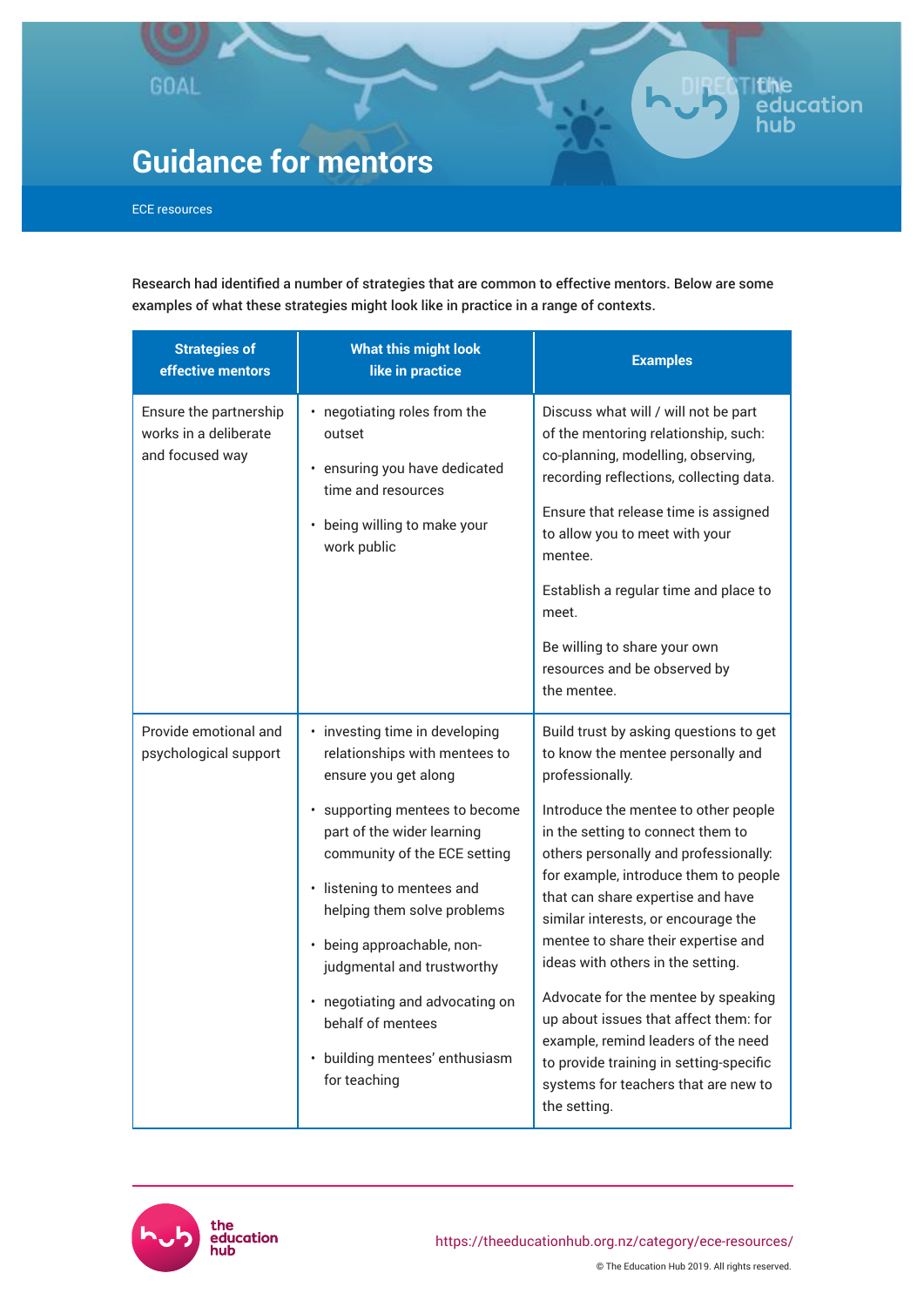| <b>Strategies of</b><br>effective mentors    | What this might look<br>like in practice                                                                                                                                                                                                                                                                                                                                                                                                                                                                   | <b>Examples</b>                                                                                                                                                                                                                                                                                                                                                                                                                                                                                                        |
|----------------------------------------------|------------------------------------------------------------------------------------------------------------------------------------------------------------------------------------------------------------------------------------------------------------------------------------------------------------------------------------------------------------------------------------------------------------------------------------------------------------------------------------------------------------|------------------------------------------------------------------------------------------------------------------------------------------------------------------------------------------------------------------------------------------------------------------------------------------------------------------------------------------------------------------------------------------------------------------------------------------------------------------------------------------------------------------------|
| Provide pedagogical<br>support and challenge | • observing lessons and giving<br>feedback against specific<br>criteria<br>supporting mentees to make<br>effective use of feedback<br>• demonstrating effective<br>teaching<br>• facilitating productive learning<br>conversations<br>• challenging and supporting<br>mentees to use data and<br>evidence to inform their<br>practice<br>• assisting with planning<br>• integrating conceptual<br>theoretical elements<br>with teaching practice<br>(demonstrating how theory<br>translates into practice) | Use the mentor meetings to discuss<br>when to observe the mentee and what<br>criteria will be used. The criteria will<br>be linked to the mentee's goals (see<br>Questions to use during mentoring<br>conversations for more info).<br>Use feedback as one of the pieces of<br>evidence in mentoring conversations,<br>which is then used to inform the<br>mentee's next steps.<br>Engage in productive learning<br>conversations, including reflection on<br>practice, challenging questions, and<br>the use of data. |
| Respect your mentee<br>as an adult learner   | • giving them autonomy<br>· addressing their individual<br>needs<br>encouraging critical reflective<br>practice and experiential<br>learning rather than offering<br>theoretical or prescribed<br>models                                                                                                                                                                                                                                                                                                   | Provide autonomy by collaborating<br>with the mentee in setting goals,<br>generating possible actions to take,<br>and agreeing on next steps.<br>Ask mentees what they find<br>challenging and where they need<br>support.<br>Use the Questions to use during<br>mentoring conversations to support<br>the mentee to reflect on their practice.                                                                                                                                                                        |